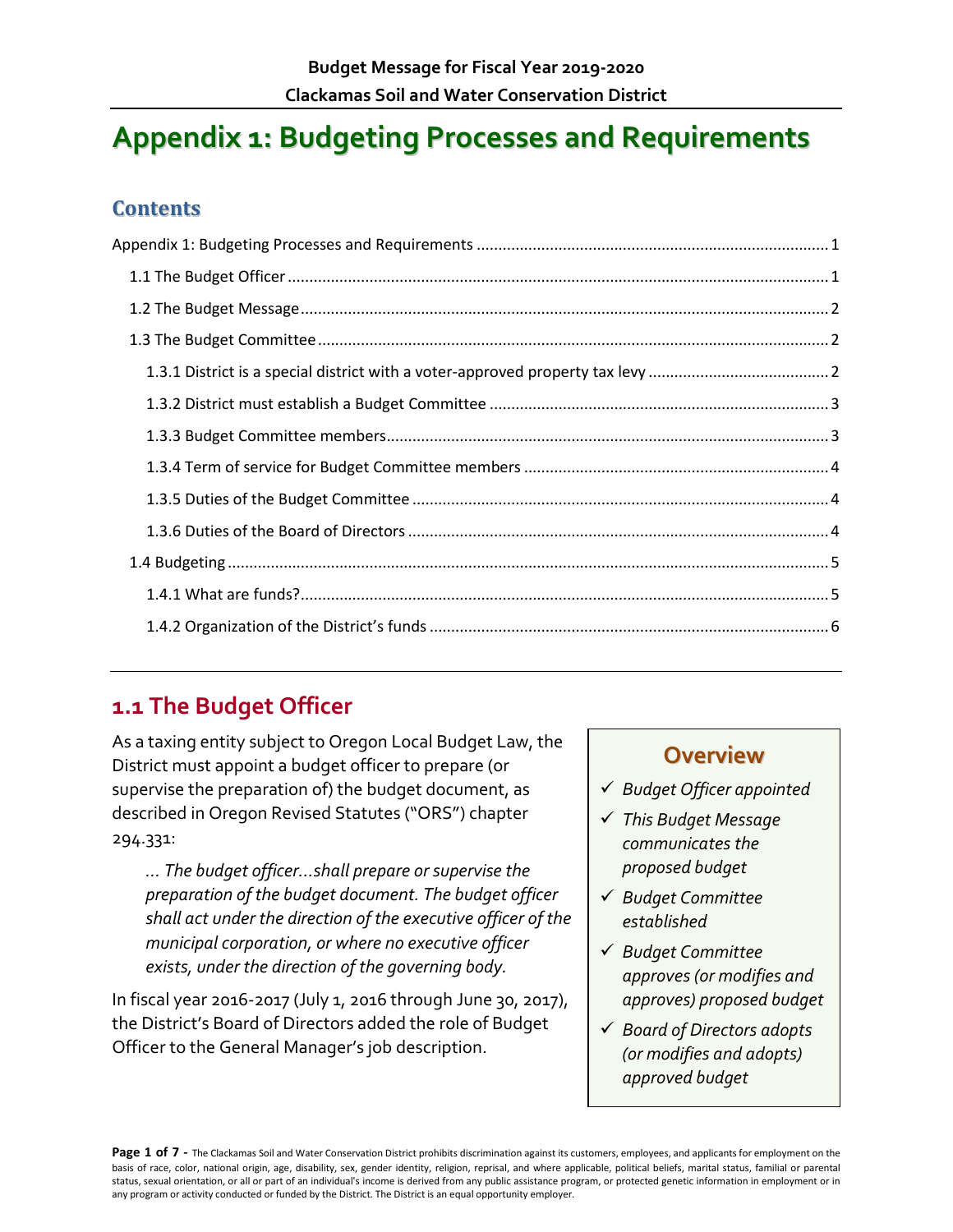# <span id="page-1-0"></span>**1.2 The Budget Message**

A cornerstone of the public budgeting process is communicating the annual budget to the Budget Committee and to the public. The budget message identifies significant changes from the previous budget and identifies significant new initiatives and changes in District programs and operations. The budget message also communicates how the District will continue to implement the District's long-range plan in the coming fiscal year.

According to Oregon Revised States chapter 294.403:

*A budget message shall be prepared by or under the direction of the executive officer of the municipal corporation or, where no executive officer exists, by or under the direction of the presiding officer of the governing body. The budget message shall be delivered at a meeting of the budget committee as provided in ORS 294.426 (1). The budget message shall: (1) Explain the budget document; (2) Contain a brief description of the proposed financial policies of the municipal corporation for the ensuing year or ensuing budget period; (3) Describe in connection with the financial policies of the municipal corporation, the important features of the budget document; (4) Set forth the reason for salient changes from the previous year or budget period in appropriation and revenue items; (5) Explain the major changes in financial policy; and (6) Set forth any change contemplated in the municipal corporation's basis of accounting and explain the reasons for the change and the effect of the change on the operations of the municipal corporation.*

# <span id="page-1-1"></span>**1.3 The Budget Committee**

Oregon Revised Statute chapter 294 requires public taxing entities to prepare a budget consistent with Oregon Local Budget Law.

#### <span id="page-1-2"></span>**1.3.1 District is a special district with a voter-approved property tax levy**

The Clackamas Soil and Water Conservation District is a special district of the State of Oregon and a local unit of government, formed under the authority of ORS chapter 568, with the powers and duties described in that law. The current district was formed by combining the North Clackamas and South Clackamas district boards on March 22, 1974; the two original districts go back to 1958.

In 2006, Clackamas County voters passed Measure 3-221, granting a permanent property tax rate limit to the District, making the District a public taxing entity subject to Oregon Local Budget Law. The language of Measure 3-221 as approved by voters is shown below: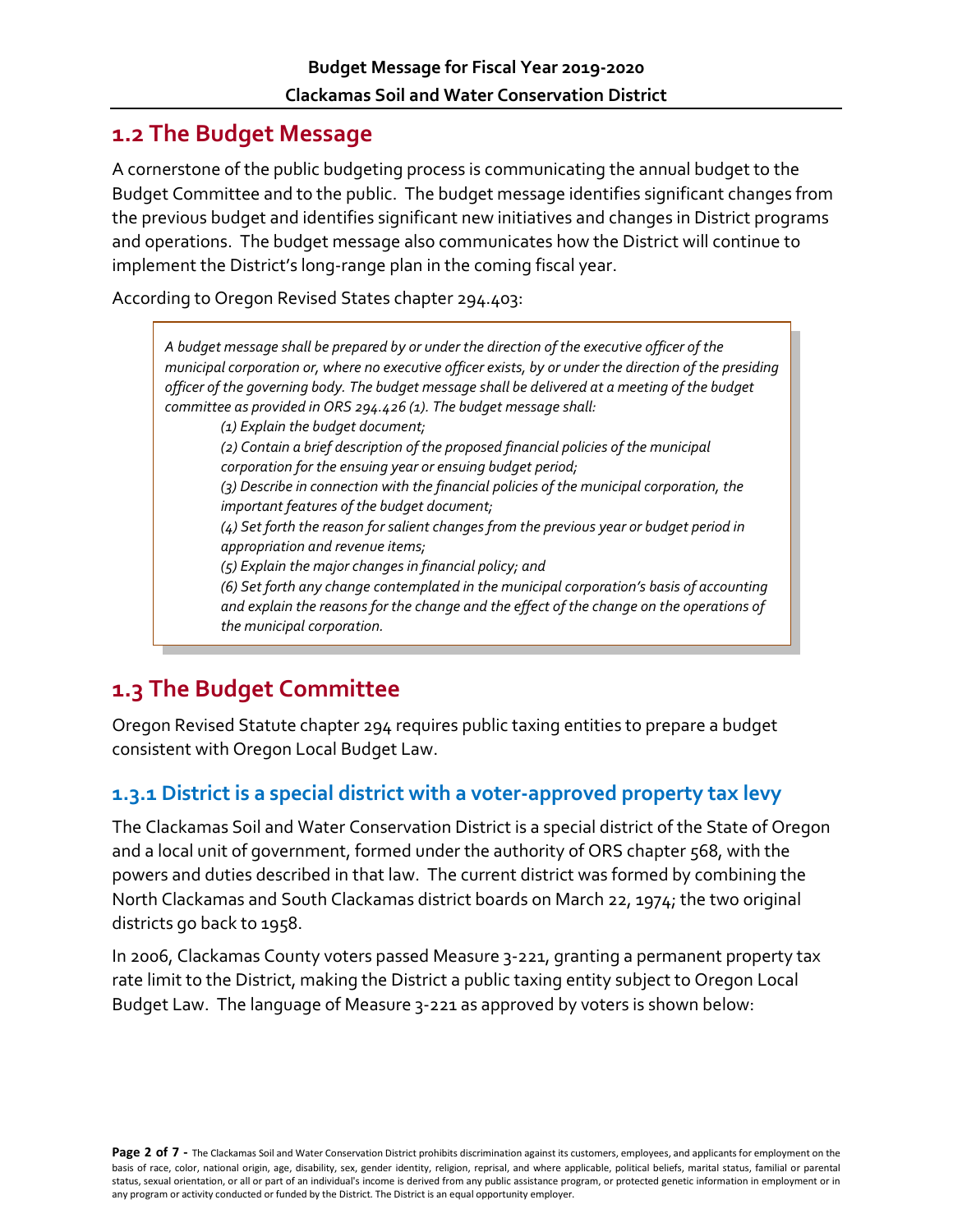This permanent rate limit will enable Clackamas Soil and Water Conservation District to provide education and technical assistance to urban and rural residents, farmers, businesses, municipalities, and others to meet rising legal and public expectations for healthy and sustainable management of our land, air and water. The District does not make or enforce regulations.

The permanent rate limit will support current District programs including conservation technical assistance, help for landowners navigating regulations, and cost-share funding for conservation projects to improve the quality of our streams, working lands and natural habitat for fish, wildlife, and people. The District is also responding to citizen demands to implement a countywide weed program focused on education and sustainable control methods.

This measure establishes a permanent rate limit of \$0.05 per \$1,000 assessed valuation. It will cost a property owner a maximum of \$10.00 per year on property valued at \$200,000 and yield an estimated \$1,400,000 to the District. The District may levy a lower rate. This permanent rate is an upper limit that by law can never be raised.

#### <span id="page-2-0"></span>**1.3.2 District must establish a Budget Committee**

The District must establish a Budget Committee and must hold at least one public meeting to review and approve the upcoming year's budget. The Budget Committee consists of the District's governing body and an equal number of local registered voters appointed by the governing body.

#### <span id="page-2-1"></span>**1.3.3 Budget Committee members**

In 2018, the Budget Committee consists of 14 members: seven electors and the seven-member Board of Directors. This group provides wide representation on natural resources issues and opportunities throughout the District.

| <b>Name</b>             | <b>Board or Elector</b> | <b>Status</b>                                |
|-------------------------|-------------------------|----------------------------------------------|
| Dave Albrecht           | Elector                 | Re-appointed in 2019, in first year of term  |
| John Borden             | Elector                 | Re-appointed in 2019, in first year of term  |
| Jessica Collins         | Elector                 | Appointed in 2017, in third year of term     |
| Steve Fedje             | Elector                 | Re-appointed in 2018, in second year of term |
| <b>Terry Muilenberg</b> | Elector                 | Appointed in 2017, in third year of term     |
| Rennie Squier           | Elector                 | Re-appointed in 2019, in first year of term  |
| Jim Toops               | Elector                 | Re-appointed in 2018, in second year of term |
| Jeff Becker             | <b>Board</b>            | Serves while a Board member                  |
| Roger Fantz             | Board                   | Serves while a Board member                  |
| Don Guttridge           | <b>Board</b>            | Serves while a Board member                  |
| Jim Johnson             | Board                   | Serves while a Board member                  |
| Jan Lee                 | <b>Board</b>            | Serves while a Board member                  |
| Jesse Nelson            | <b>Board</b>            | Serves while a Board member                  |
| Joan Zuber              | <b>Board</b>            | Serves while a Board member                  |

Page 3 of 7 - The Clackamas Soil and Water Conservation District prohibits discrimination against its customers, employees, and applicants for employment on the basis of race, color, national origin, age, disability, sex, gender identity, religion, reprisal, and where applicable, political beliefs, marital status, familial or parental status, sexual orientation, or all or part of an individual's income is derived from any public assistance program, or protected genetic information in employment or in any program or activity conducted or funded by the District. The District is an equal opportunity employer.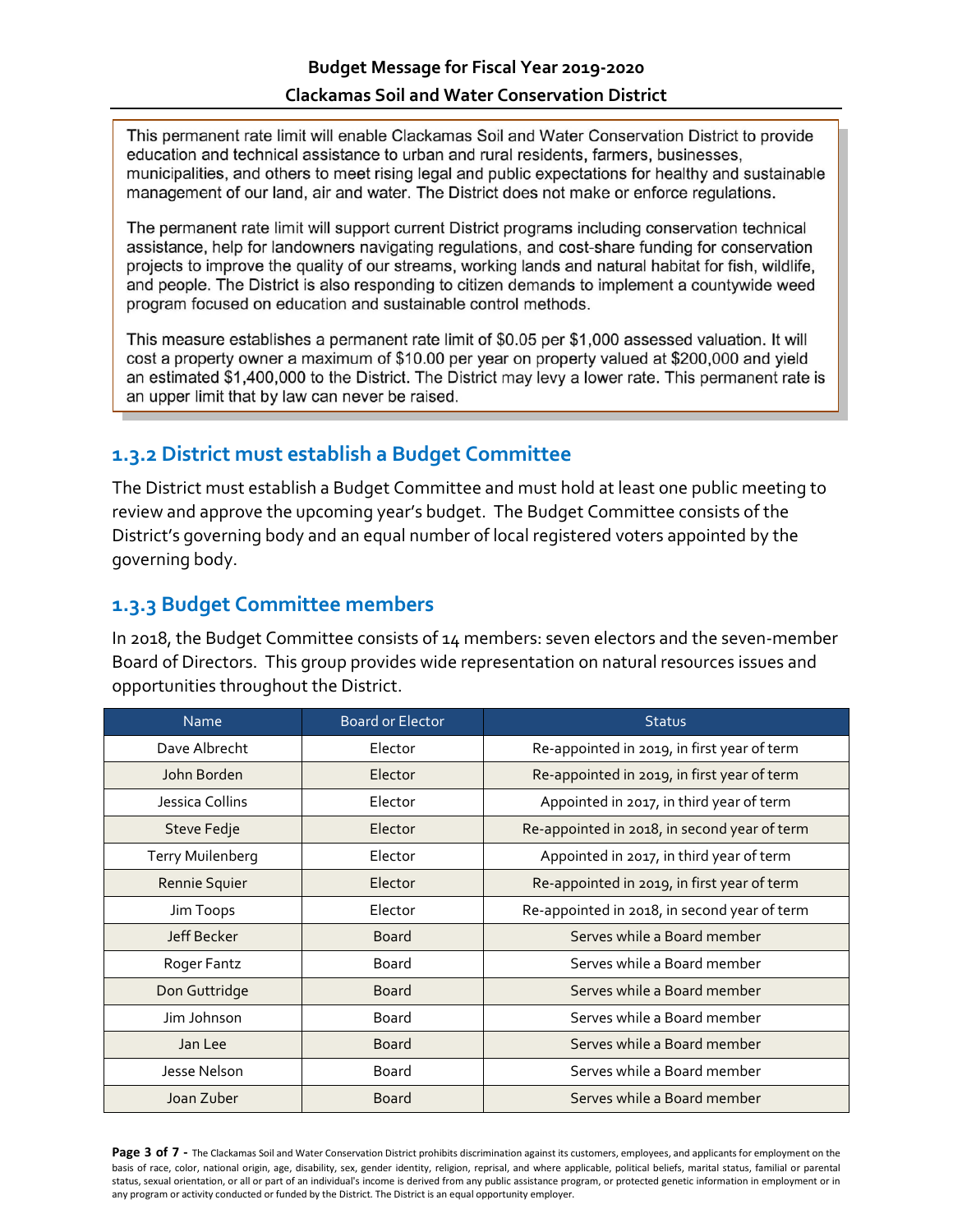### <span id="page-3-0"></span>**1.3.4 Term of service for Budget Committee members**

Citizen members are appointed by the District's Board of Directors to serve three-year terms. Terms of citizen members are staggered to help provide continuity from year to year and to allow new ideas and perspectives to be included in the Committee's deliberations.

# <span id="page-3-1"></span>**1.3.5 Duties of the Budget Committee**

The role of the Budget Committee is to review the proposed budget submitted by the Budget Officer, and either approve it as proposed or modify it. The Committee elects a presiding officer to help the Committee reach an affirmative vote in approving the budget.

Specifically, the Budget Committee:

- 1. Receives the budget document.
- 2. Hears the budget message.
- 3. Considers public comment.
- 4. Discusses and revises the budget as needed.
- 5. Approves the budget.
- 6. Approves the property taxes to be levied.

All meetings of the Budget Committee are subject to Oregon's Public Meetings Law (ORS 192.610 through ORS 192.690). A quorum of the Committee is required to conduct business and a majority of the Committee members is required to take action. This year a quorum and simple majority are the same: eight Committee members.

The Committee may request and receive additional information from District officials.

The District anticipates holding two meetings of the Budget Committee in April 2018. The proposed budget and budget message will be presented by the Budget Officer at the first Budget Committee meeting. At the second meeting, any changes requested by the Committee will be presented, and public testimony on the proposed budget will be accepted. The Budget Committee is scheduled to vote on the proposed budget at the second meeting.

### <span id="page-3-2"></span>**1.3.6 Duties of the Board of Directors**

Following approval of the budget by the Budget Committee, the District's Board of Directors will hold a budget hearing on the budget as approved by the Committee. Any person may comment on the approved budget at the hearing.

After the hearing, the Board of Directors can change the budget estimates and the tax levy approved by the Budget Committee. However, if the Board increases the tax by any amount, or if the Board increases expenditures in any fund by 10% or more, the District must republish the amended budget summary and hold another budget hearing.

The deadline for the Board of Directors to enact a resolution that adopts the budget, makes appropriations, imposes tax levies, and categorizes each tax is June 30, 2019.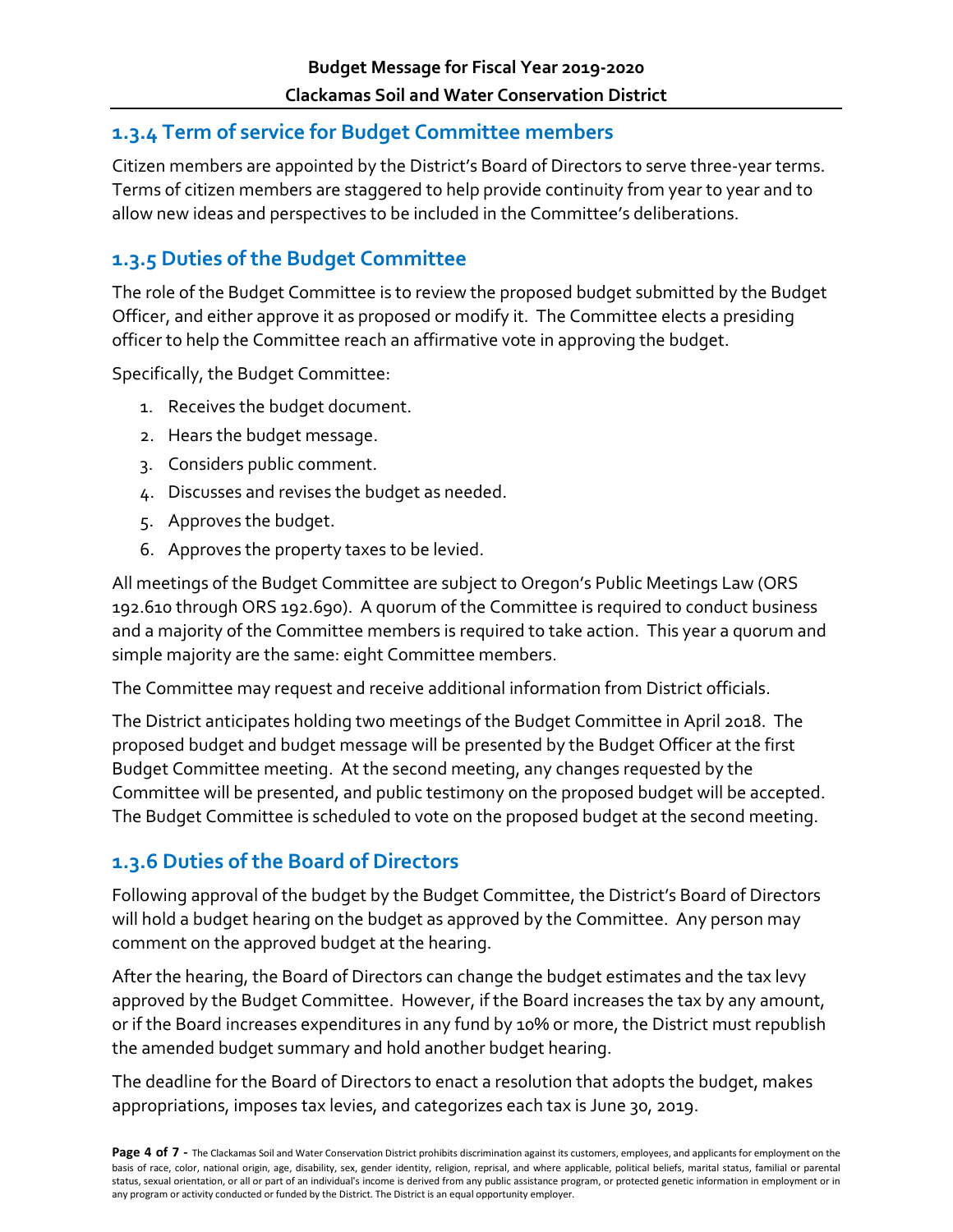# <span id="page-4-0"></span>**1.4 Budgeting**

Oregon Revised Statute chapter 294 requires public taxing entities to prepare a budget consistent with Oregon Local Budget Law. The budget is a one-year financial plan that balances resources and needs to help accomplish the District's mission and goals. Appropriations identified in the adopted budget are spending limits.

#### <span id="page-4-1"></span>**1.4.1 What are funds?**

The budget is prepared by fund. Each fund in the budget must balance, i.e., resources and requirements must match. The District has three kinds of funds: general fund, special revenue fund, and reserve fund.

The Oregon Department of Revenue describes a general fund as shown below:

The purpose of a general fund is to record financial transactions relating to all activities for which specific types of funds are not required. It is the general operating fund for the local government. Most local governments have a general fund. Many small districts have only a general fund.

The Oregon Department of Revenue describes a special revenue fund as shown below:

Special revenue funds should be set up for dedicated local option tax levies, specific purpose grants and other revenues when required by statute, charter provision, or the terms of a grant. The number of such funds depends upon the activities of the local government and how it is funded...The general requirement is that dedicated revenues must be used for the specific purpose authorized, and separate funds should be established for them (ORS 311.350).

The Oregon Department of Revenue describes a reserve fund as shown below:

A local government may set up a reserve fund to accumulate money for financing the cost of any service, project, property or equipment that the district can legally perform or acquire (ORS 294.346, renumbered from 294.525). Under Local Budget Law, a reserve fund is a way to save money from year to year. Expenditures can be appropriated and made directly from a reserve fund.

The resolution or ordinance creating a reserve fund should state the purpose for which the money in the fund can be spent. At least every 10 years after the establishment of a reserve fund, the governing body must review the fund to decide if it should be continued or abolished. Any unexpended or unobligated balance left in the fund when it is abolished can be transferred to the general fund or any other fund designated by the governing body.

Money in a reserve fund can only be used for the purpose for which the fund was established. Expenditures for that purpose may be budgeted and appropriated directly from the reserve fund. Transfers may not be made from a reserve fund unless the fund that receives the transfer uses the money for a purpose consistent with the purpose of the reserve fund. Interfund loans can be made from a reserve fund under ORS 294.468 (renumbered from 294.460).

Page 5 of 7 - The Clackamas Soil and Water Conservation District prohibits discrimination against its customers, employees, and applicants for employment on the basis of race, color, national origin, age, disability, sex, gender identity, religion, reprisal, and where applicable, political beliefs, marital status, familial or parental status, sexual orientation, or all or part of an individual's income is derived from any public assistance program, or protected genetic information in employment or in any program or activity conducted or funded by the District. The District is an equal opportunity employer.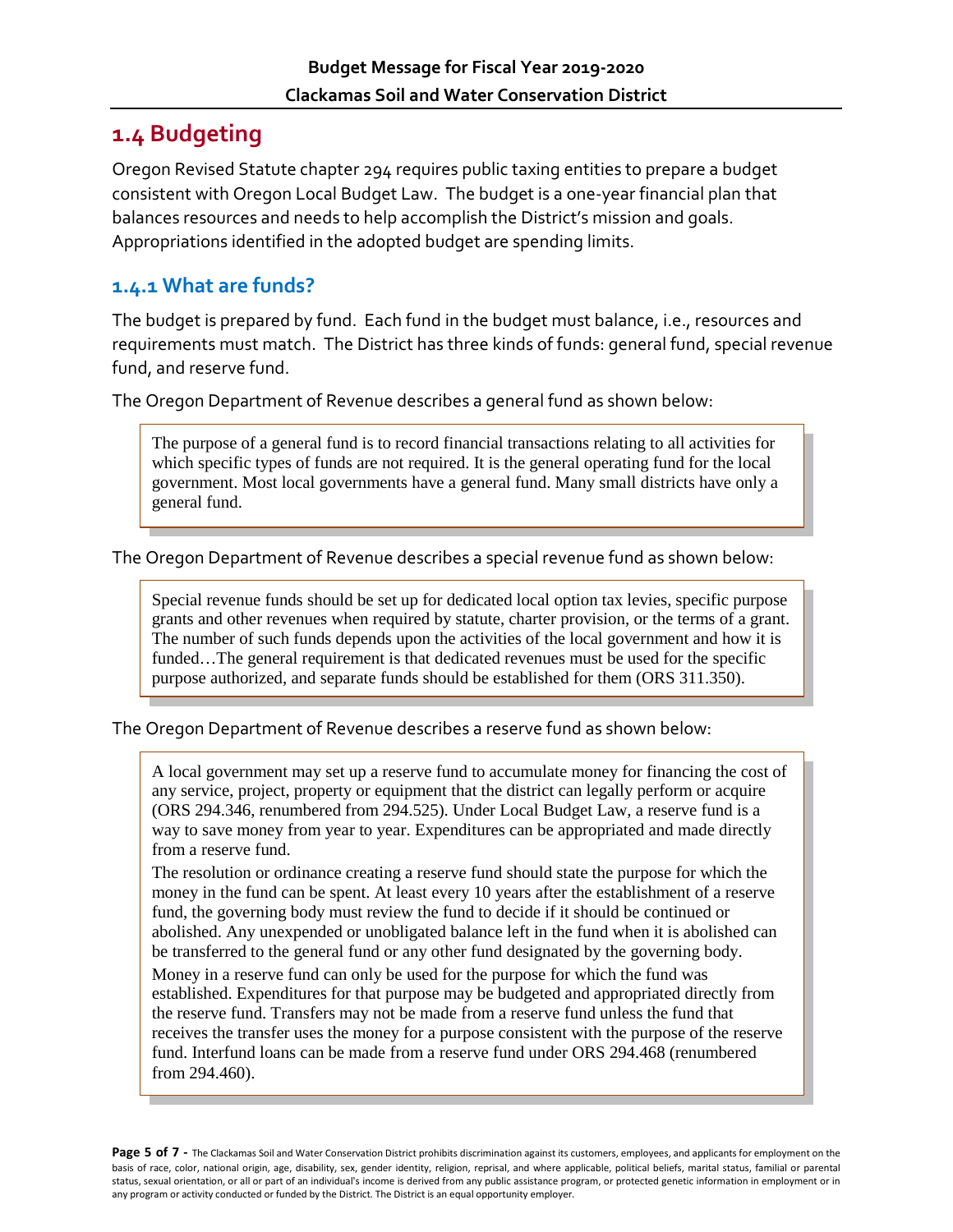#### <span id="page-5-0"></span>**1.4.2 Organization of the District's funds**

The District has established five funds:

- 1. General Fund
- 2. Conservation Grants Fund
- 3. Conservation Loans Fund
- 4. Working Lands Legacy Fund
- 5. Building Reserve Fund

#### **GENERAL FUND**

Six organizational units or departments exist within the General Fund:

- 1. District Operations
- 2. Conservation Planning
- 3. WeedWise
- 4. Education and Outreach
- 5. Land Management
- 6. Not Allocated Expenditures

The Not Allocated Expenditures portion of the General Fund captures costs that are not allocated to a specific department, including transfers from the General Fund to other funds.

General Fund money is the least restricted resource in the budget.

Generally speaking, the highest level of activity occurs in the General Fund, followed by the two conservation funds (the Conservation Grants Fund and the Conservation Loans Fund).

#### **SPECIAL REVENUE FUNDS**

Prior to FY 2016-2017, the District's Conservation Fund was focused on grants and loans to cooperators. At the direction of the Board of Directors, loans were moved to their own fund in FY 2016-2017 to provide more transparency in the way the District shows loan-related revenue and expenditures.





Page 6 of 7 - The Clackamas Soil and Water Conservation District prohibits discrimination against its customers, employees, and applicants for employment on the basis of race, color, national origin, age, disability, sex, gender identity, religion, reprisal, and where applicable, political beliefs, marital status, familial or parental status, sexual orientation, or all or part of an individual's income is derived from any public assistance program, or protected genetic information in employment or in any program or activity conducted or funded by the District. The District is an equal opportunity employer.